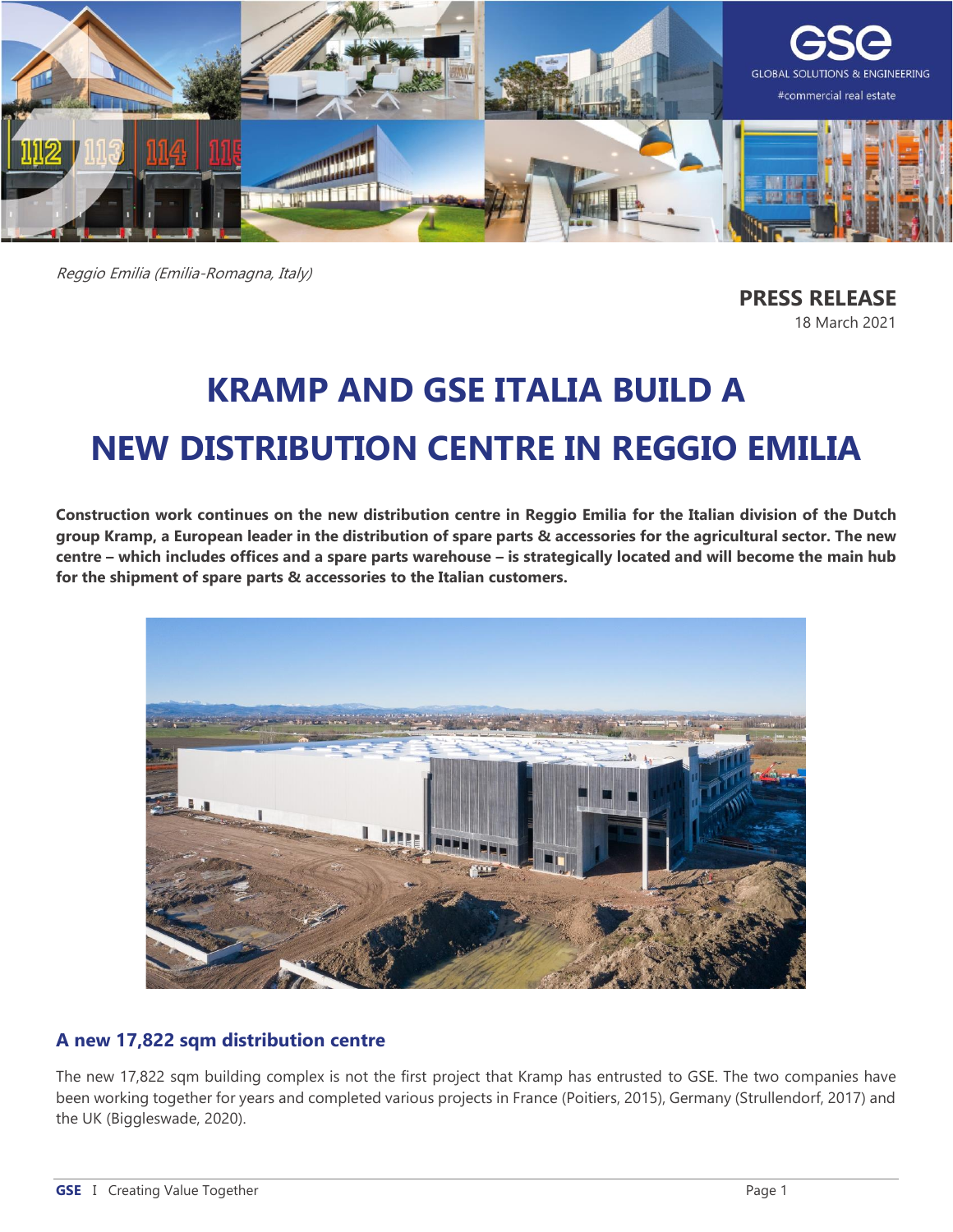The new centre is located in Reggio Emilia, in the Gavassa-Prato business district. This area was chosen by Kramp at the suggestion of GSE, which identified the land for its client and – with help from advisors – carried out the acquisition due diligence and urban planning activities. GSE is managing the project in collaboration with architects A2N from Piacenza, who are responsible for the design, works management and safety coordination.

The building has 12 loading bays and 211 parking spaces. It includes 2,805 sqm of office space and a 10,620 sqm state-ofthe-art spare parts warehouse with an automated conveyor system for the handling and storage of goods. The warehouse also has a 4,800 sqm racking area on several levels and a 3,500 sqm mezzanine for operations. The building envelope will include several innovative and high-performance solutions, such as a semi-flat "Bac-Acier" roofing with a heat transfer coefficient of 0.23 W/  $m^2K$  and a continuous aluminium and glass façade body with insulating sandwich panels and a heat transfer coefficient of 0.34 W/  $m^2K$ .

Construction of the building complex began in July 2020 and the handover is scheduled for May 2021. The investment also includes a series of urban planning works such as the requalification of via Tirelli and adapted landscaping. In fact, the project is particularly noteworthy for the attention paid to the environment with the integration of 11 charging stations for electric cars, the creation of 13,000 sqm of new green spaces to the south and west of the site and the addition of a nearly 1 km-long lit cycle path.

# **A strategic position in Reggio Emilia**

The new centre is located in Reggio Emilia, about 70 km east of Bologna. The position is strategic, just across from the A1 motorway – a main North-South corridor in the country's road network – interconnected with the major national hubs.

"This project is exemplary of what client support means at GSE, both in terms of operating cross border with a deep knowledge of local contexts, and "vertically", by identifying & acquiring lands, obtaining building permits through complex urban planning procedures and carrying out the works on a turnkey basis within the agreed time frame and budget. A Global Contractor specialising in the needs of SMEs."

Valentino Chiarparin Country Manager GSE Italy

#### **ABOUT GSE**

Founded in 1976, GSE has become a global contractor specialising in the comprehensive management of commercial real estate projects in Europe and China (from real estate development and financing to the search for land, project qualification, technical studies, design & build, commissioning, and after-sales services), with commitments on prices, deadlines, and quality.

GSE has over 460 employees producing logistics, industrial, retail, and special purpose buildings, with a turnover of around €670 million in 2020. GSE operates in six European countries as well as China. The company has fourteen branch offices in France: its head office is in Avignon. In 2019, GSE became a company of the GOLDBECK group, the European leader of turnkey construction with revenues of €4 billion and over 7,800 people employed at more than 70 sites.

GSE Italia, the group's Italian subsidiary founded in 1999, operates in the Italian logistics market and is a partner of GDO and 3PLs groups for the realization of distribution centres and logistics platforms.

Among the end users and clients of GSE Italia are companies such as: Carapelli, Euronics, Fresenius Medical Care, Lyreco, Michelin, Pirelli, Susa Trasporti and Transmec.

For further details:<https://www.gsegroup.com/en/>